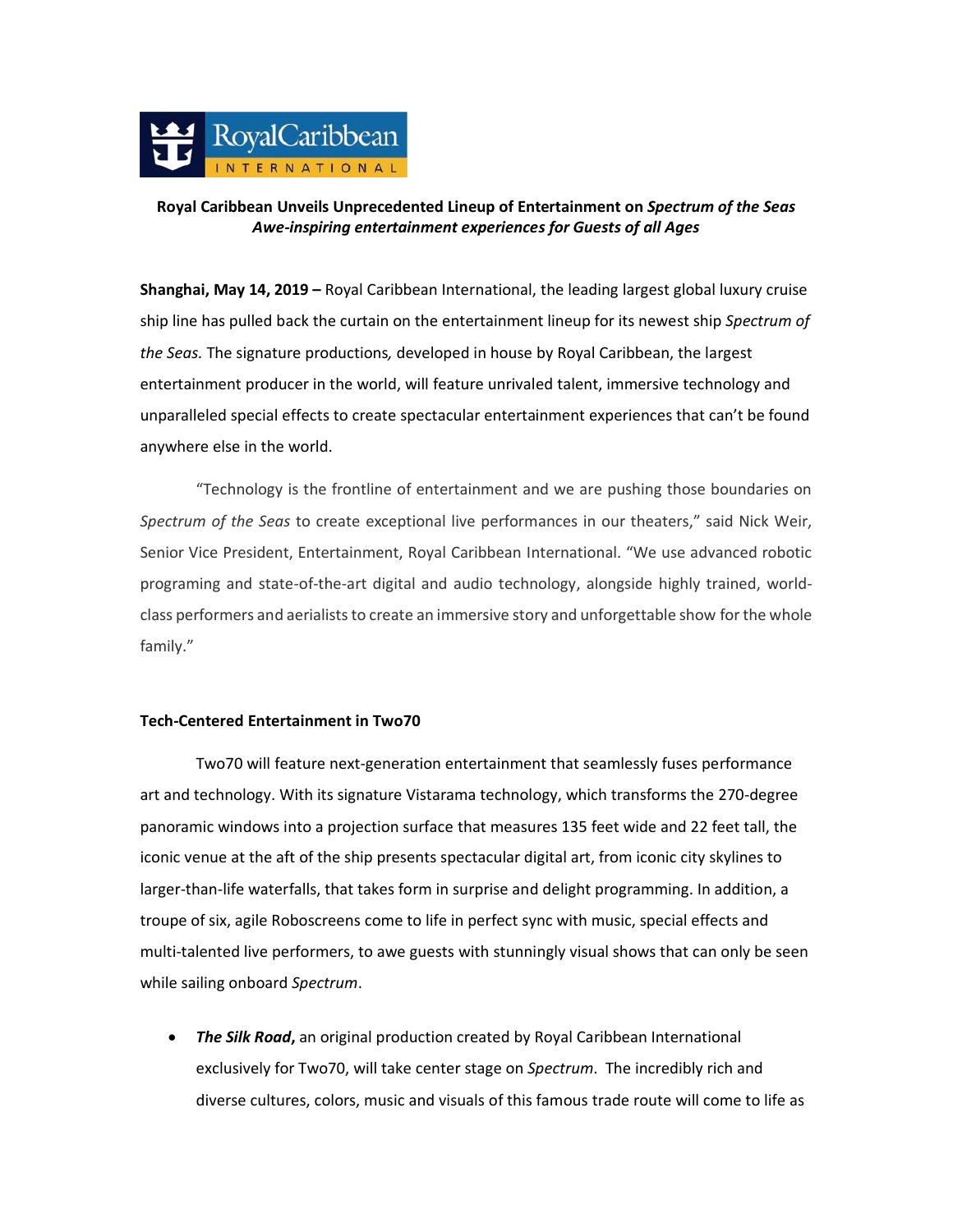guests are taken on a mystical journey. Combined with world-class, state-of-the-art entertainment technology with the Vistarama and Roboscreens, the audience will be transported into this stunning chapter of human history.

## **Headlining the Main Theater**

Seating 1,300 guests, the magnificent Royal Theater is home to *Spectrum of the Seas'* two new production shows:

- **The Effectors** introduces guests to four new superheroes with the power to change the world: Captain Coreo, the leader of the pack, has the power to control all forms of movement and motion; Lume, a sassy and dynamic super girl, has the ability to control light, laser and all things visual; Pixel is beautiful, sexy, enigmatic and the most mysterious one of the group who has the total control over video imagery and projection power; Reverb is the most unpredictable and hardest to control, whose power is enormous, as he can control sound and all things audio! The four superheroes unite their powers to fight the evil enemy, Crash, as he tries to stop the show and the world.
- *Showgirl!* **Past. Present. Future.** takes guests on the iconic journey of the ultimate entertainer – the Showgirl. Presented in the Royal Theater, the show combines nextgeneration choreography, incredible vocal performances, lavish costumes, and cuttingedge lighting and video effects to deliver an entertainment experience that will stimulate all senses.

With Royal Caribbean, the entertainment doesn't end on stage. *Spectrum* offers guests a lineup of fully produced events, parties and activities.

- **Sky Pad –** a virtual reality, bungee trampoline experience located on the aft of the ship. Guests strap in and don their VR headset to transport them to another time and planet.
- **Battle for Planet Z** an epic glow-in-the-dark laser tag adventure brings two teams of eight head-to-head in an out-of-this-world adventure to determine who will claim the last planet in the galaxy.
- **Expedition Two70 –** test your adventuring skills in four fully immersive augmented reality games. Raise temples, blast ruins and more on your quest to recover ancient masks and complete your quest.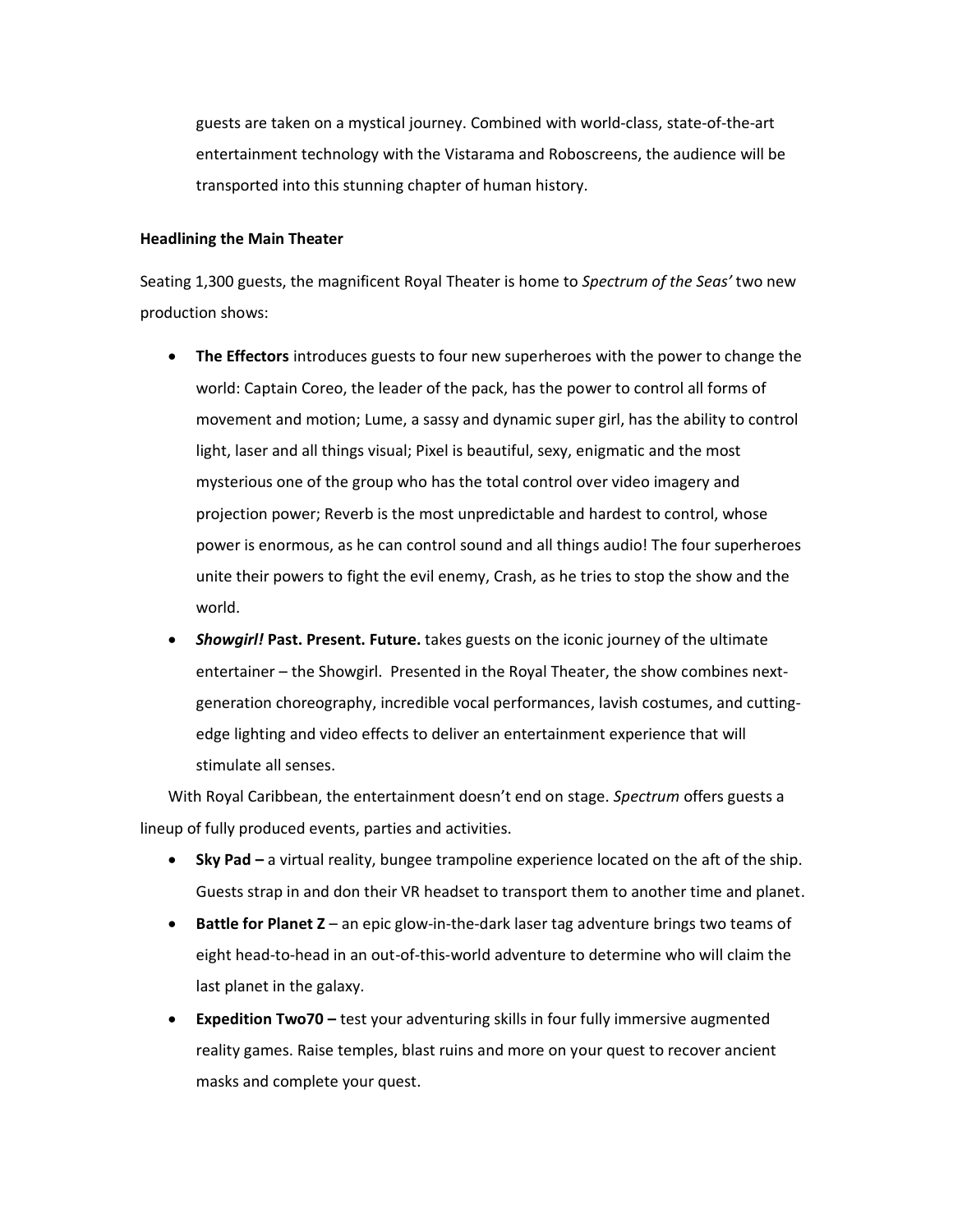- **Star Moment** a lively and energetic karaoke venue where family and friends can belt out and sing like stars
- **SeaPlex** the largest indoor sports and entertainment complex at sea provides sports experiences from various parts of the world, including China's national game – table tennis; American style basketball; roller skating originated from Holland; fencing, a popular sport with the upper class of Europe; and modern archery, originated in the UK. SeaPlex also will host new augmented reality walls and floors, providing guests with thrilling, high-tech interactive experiences.

"Entertainment is an important aspect of the vacation experience," said by Dr. Zinan Liu, President for China and North Asia Pacific Region, Royal Caribbean International. "Royal Caribbean continues to push boundaries, not only in the cruise experience but in our entertainment as well. On *Spectrum of the Seas* we will launch three new shows simultaneously, plus a series of hi-tech games, interactive experiences and sports facilities, that will provide a distinctive vacation experience for our guests."

*Spectrum of the Seas* was designed and built to deliver an unforgettable vacation experience for all guests. The first in the Quantum Ultra class of ships will boast Royal Caribbean International's first private enclave for suite guests, new stateroom categories, innovative dining concepts, and stunning features and experiences – many of which have never before been seen at sea. Accommodating 4,246 guests at double occupancy and 1,551 international crew members, *Spectrum* will be the largest and most expensive ship in Asia when she sails from Shanghai starting in June 2019.

[Royal Caribbean International](https://protect-us.mimecast.com/s/mtyuCW61YBCPYyPlF6hlf5?domain=urldefense.proofpoint.com)</u> is the world's largest global cruise line, delivering innovation at sea for more than 50 years. Each successive class of ships is an architectural marvel featuring the latest technology and guest experiences for today's adventurous traveler. The cruise line continues to revolutionize vacations with itineraries to the more than 260 destinations in 72 countries on six continents, including Royal Caribbean's highly anticipated Perfect Day Island Collection with the first private island in The Bahamas, Perfect Day at CocoCay. The cruise line has also been voted "Best Cruise Line Overall" for 16 consecutive years in the *Travel Weekly* Readers' Choice Awards.